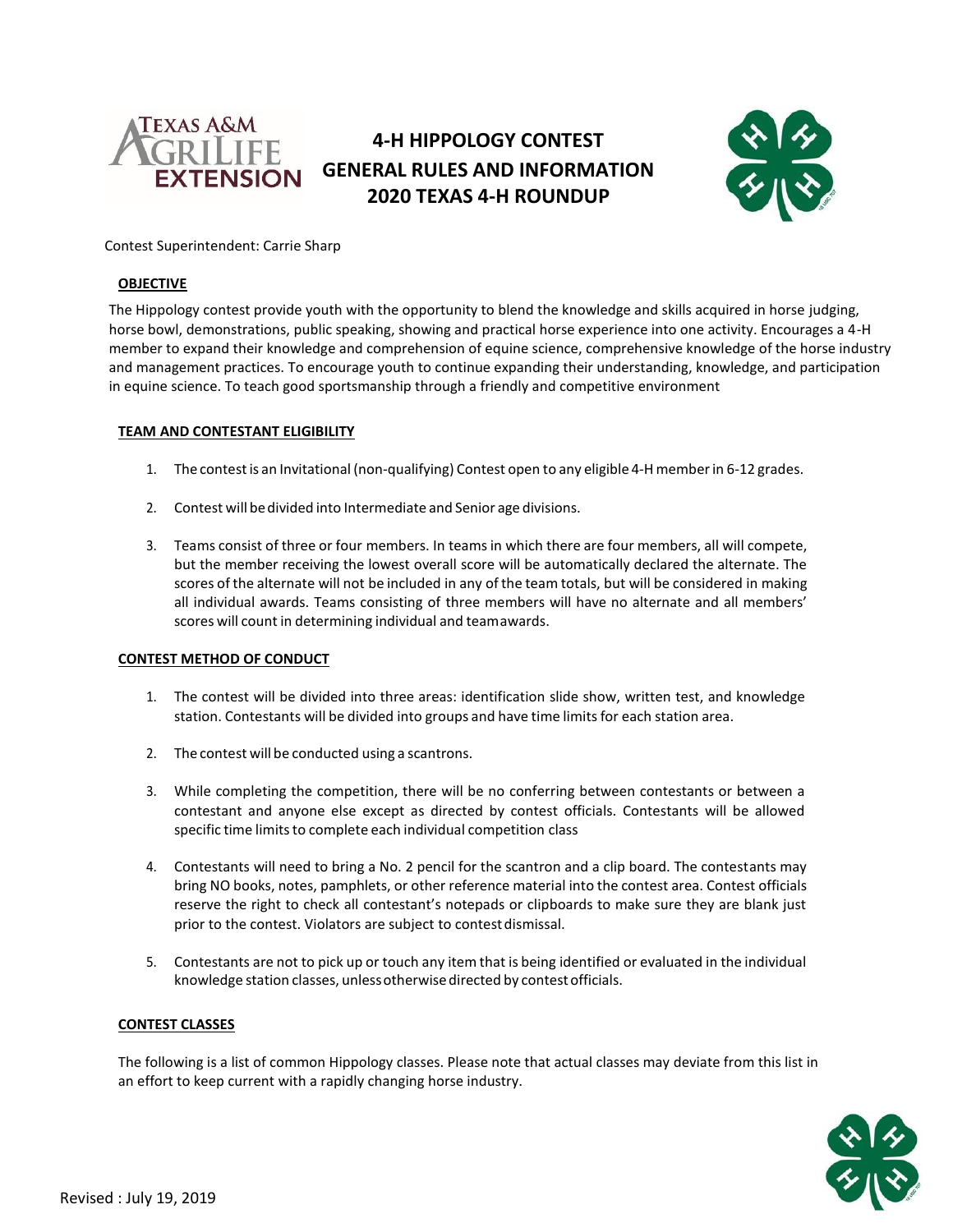#### **CLASSES**

1. Slide Show Evaluation – Intermediate & Senior - 50 questions (2 pts each) **Total of 100 points**

This phase of the contest will include power point slides consisting of multiple choice questions identifying using pictures (ie-identified as to breed, color, equipment, markings, activity, judging slides of conformation maybe used, video clips of performance classes penalty maneuvers may be used, appointments, etc.).

2. Written Examination – Intermediate 50 Questions 2 pts each & Senior 100 questions 1 pt each **Total of 100 Points**

This phase may consist of a written exam. Questions will be knowledge based multiple choice questions. Contestants will be given

3. Station Identification (Stations) - 10 stations with 10 questions each – 1 point per questions – **Total 100 Points**

Contestants will respond to the requirements of each station in a series of stations or tables containing horse-related items and topics. Applied knowledge will be tested as well as straight identification. Members will be allowed two (2) minutes at each station. Contestants will not be permitted to touch the items during inspections.

Stations may include the following topics:

- 1. Identificationof:
	- a. Various types of saddles (actual or pictured) and parts of saddles
	- b. Tack, bits, bridles, horse shoes and parts ofshoes.
	- c. Tools and Equipment, and assembly of specific parts of various pieces of equipment.
	- d. Grains and forages used in equine rationsincluding variousforms and methods of preparation
	- e. Internal and external parasites based on actual samples, pictures, life cycle chart and/or damage caused
	- f. Blemishes and unsoundness
	- g. Ages of equines based on teeth
	- h. Behavior

2. Use of pulse rate, respiration rate, temperature, dehydration, anemia, etc. to assess horse health.

3. Measurementssuch as, but not limited to, wither height, shoe size, girth, collarsize, gullet width, seat length of saddle, etc. may be required.

4. Team Problem(s) Senior and Intermediate Division - 100 points(not included in the scores of Individualsfor determining Individualrank).

Each team will be presented with the same problem(s) to be addressed by the entire team. All teams will have equal time to discuss among themselves each problem. An oral defense or explanation of the problem will be presented as a team effort after a preparation period. Each team member is expected to contribute to the oral presentation. Evaluation will be based on understanding of the problem and completeness of the logic used in making the oral response. The officials may ask questions of any or all of the team members to clarify the presentation. Intermediates will be asked to work out a team problem on paper, not an oral presentation.

Examples of problems to be given might include but not be limited to:

- 1. Plan a specific youth participation activity.
- 2. Set up an annual herd health program.
- 3. Design a stable of a given size for a specific number of horses.
- 4. Balance a ration for DE or TDN, CP, Ca and P for a specific typeof horse.
- 5. Design a training program for a specific type of performance horse. Design a breeding and/or leasing contract specific clausesfor insurance, liability, payments, care, termination, transport,etc.

## **AWARDS**

Individual and team awards will be given in all divisions.

Top 5 teams overall Top 5 individuals overall

Top 3 teams and top 3 individuals will be recognized during the Thursday Evening Assembly. The placings will be announced at that time.